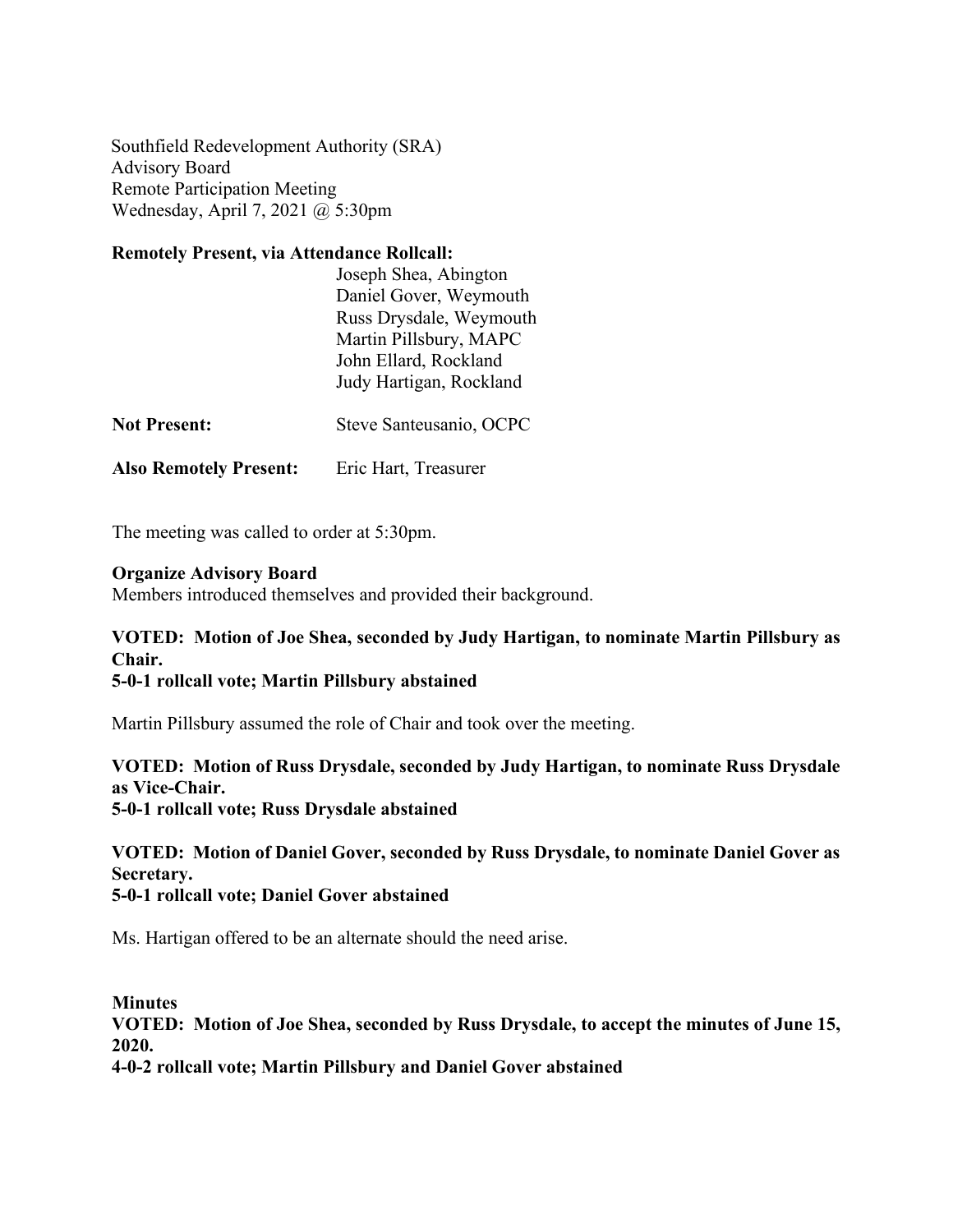#### Treasurer's Report

Mr. Hart began by mentioning that Southfieldra.com can be accessed for documents, including Enabling Legislation. He gave the Board some updates and history:

- Organization of the Board, Section 11, Status of Vacancies: the majority of positions are filled; there is an open position for a Hingham representative. He said perhaps Mayor Hedlund could help to push the state.
- Copy of By-laws and Enabling Legislation will be resent to all members.
- Infrastructure Bond: Mr. Hart explained that the former Master Developer, LStar, was supposed to pay for the infrastructure but did not. Regarding 'Finding of Suitability Transfer' on FOST-1 and FOST-2, two people have said that was not explained to them.
- The 2010A Infrastructure Bond was refinanced to 3%, down from 7.5%. The \$4 million premium on the 2020A Infrastructure Bond will be used to start infrastructure projects.
- FY 2022 Budget based on FY2021 reflecting cut-backs, e.g., part time positions taken off the table, contributions stopped to OPEB. FY2022 will also include developer fees.

Mr. Drysdale said (regarding quorum numbers) that he reached out to Senator O'Connor's office to change the specific language to a majority of current *filled* seats, instead of the majority of *total* seats. He said they think the change is feasible, and relatively easy to do.

Mr. Hart said, though not mandatory, he strongly recommends this be brought before the Board of Directors.

Mr. Shea said he is one of the members interested in expanding the Advisory Board's role. He recounted that the Advisory Board was seeing signs early-on that things were not going well with LStar, but the Board of Directors was reluctant to address that.

Mr. Hart provided more information for the new members:

District tax levy: The sections in Southfield, that are in Weymouth, Rockland, and Abington, remain at a tax rate of .50 per \$1,000, with approximately \$210,000 annually going to Union SRA. The original agreement is that any excess revenue goes back to the respective towns, annually. He stated that SRA is not subject to Proposition 2½.

Infrastructure debt: Union Point, not the towns, is responsible for infrastructure debt. LStar, the former master developer, had to put in infrastructure and paid with a property assessment bond of \$15,575,000 providing roadways, water, and sewer for parcels within the aeras of FOST-1 and FOST-2. Of the taxes collected annually this year (\$1,184,400.00) on FOST-1 and FOST-2 were pledge by Weymouth, \$80,000 was pledged by Rockland, and \$200 was pledged by Abington, representing approximately 25-35 percent of the taxes collected within those FOSTS.

If this falls short of the debt service on the annual bond payment amount, (Southfield/Union Point) is allowed to assess the developable properties a special assessment.

Mr. Shea asked how solid it was that Southfield will get the \$1,140,000?

Mr. Hart reviewed budget line items and explained:

- Developer fees will resume in FY 2022
- SRA will look for an Executive Director when development starts
- Finance position will be filled

SRA Advisory Board Meeting Minutes – April 7, 2021 Page 2 of 4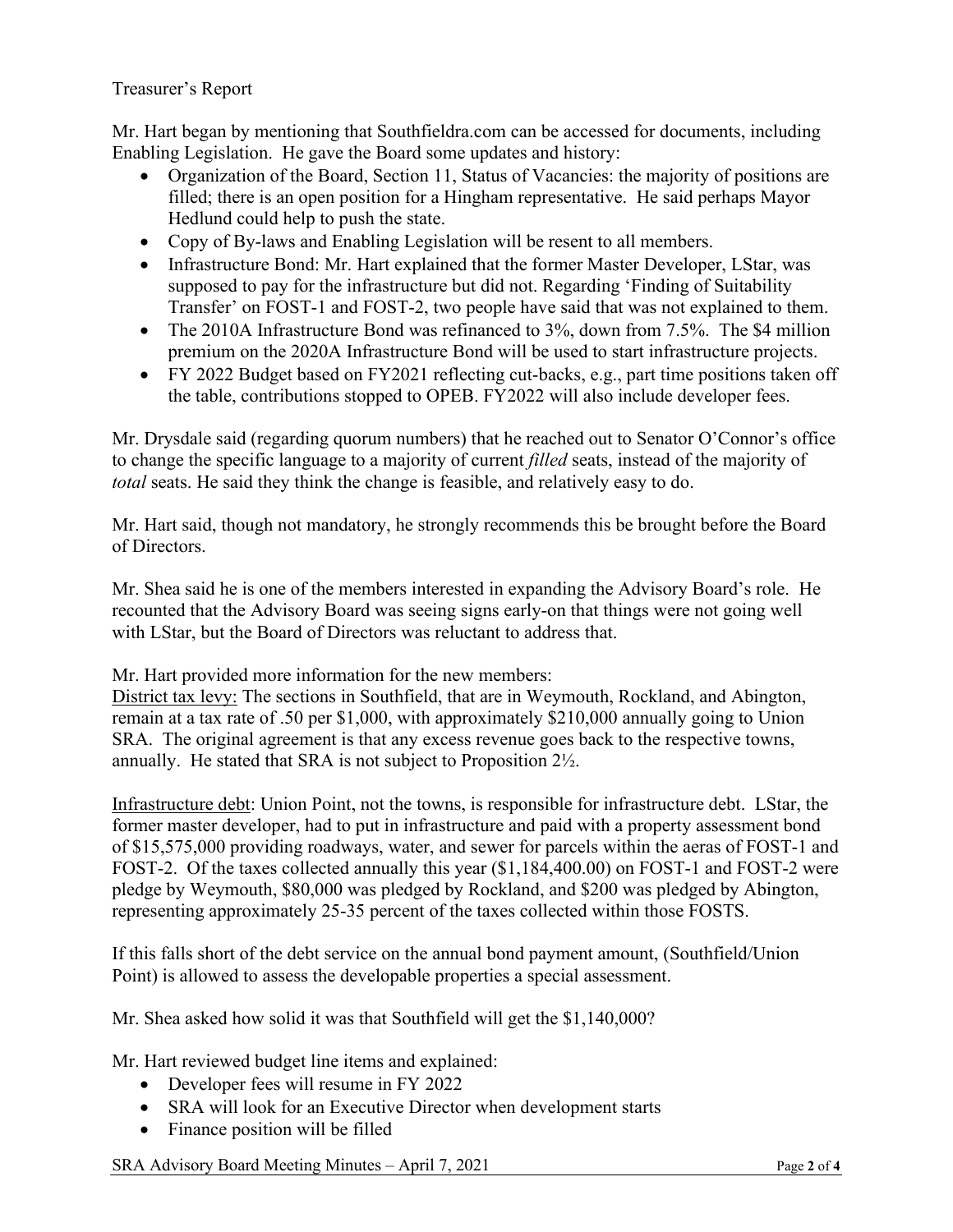- Advertising will increase during construction
- General Liability Insurance has increased by \$110,000
- Legal Counsel fees of \$100,000 needs to be funded again

#### Expenses:

OPEB is just about fully funded, adding it is extremely important that they remain fully funded to prevent possible liabilities to the three towns.

Debt:

- Bond rate reduced from 7.5% to below 3%. Premium of \$4 million will be put towards infrastructure projects.
- Navy payment of \$556,000 is due. This is typically paid by the master developer; Brookfield Properties has been made aware.

Mr. Hart said that last year there was \$1 million in *negative* tax revenue, which he believes they will eventually meet and exceed; SRA is under obligation for this debt.

Enterprise Fund:

Mr. Hart said that Weymouth is doing the water billing and receiving the revenue, but the SRA is still responsible for operations and maintenance. Moving forward, this will need to be rectified.

Ms. Hartigan said that seemed odd to her; she thought all expenses would flow through the Enterprise Fund and Southfield would not absorb any expenses.

Mr. Shea recommended that the Master Developer needs to have a back-up for the Land Use Administrator; Mr. Hart said he thought that would be prudent.

Mr. Hart thanked SRA member Brittany Besler, CPA, for her help with bank reconciliations.

#### **VOTED: Motion of Joe Shea, seconded by Russ Drysdale, to accept the budget report. 6-0-0 unanimous rollcall vote**

Mr. Shea asked for a letter of thanks to former Chairperson, Carol Karlberg. Mr. Hart said the letter should come from the Advisory Board.

Answering Ms. Hartigan, Mr. Hart said there is no revenue earned from movies that are made at Union Point.

**VOTED: Motion of Joe Shea, seconded by John Ellard, to recommend to the Board of Directors that legislation be changed to a quorum of the majority of positions filled. 6-0-0 unanimous rollcall vote**

**Topics Not Reasonably Anticipated by the Chairman 48 hours in advance of the Meeting:** none